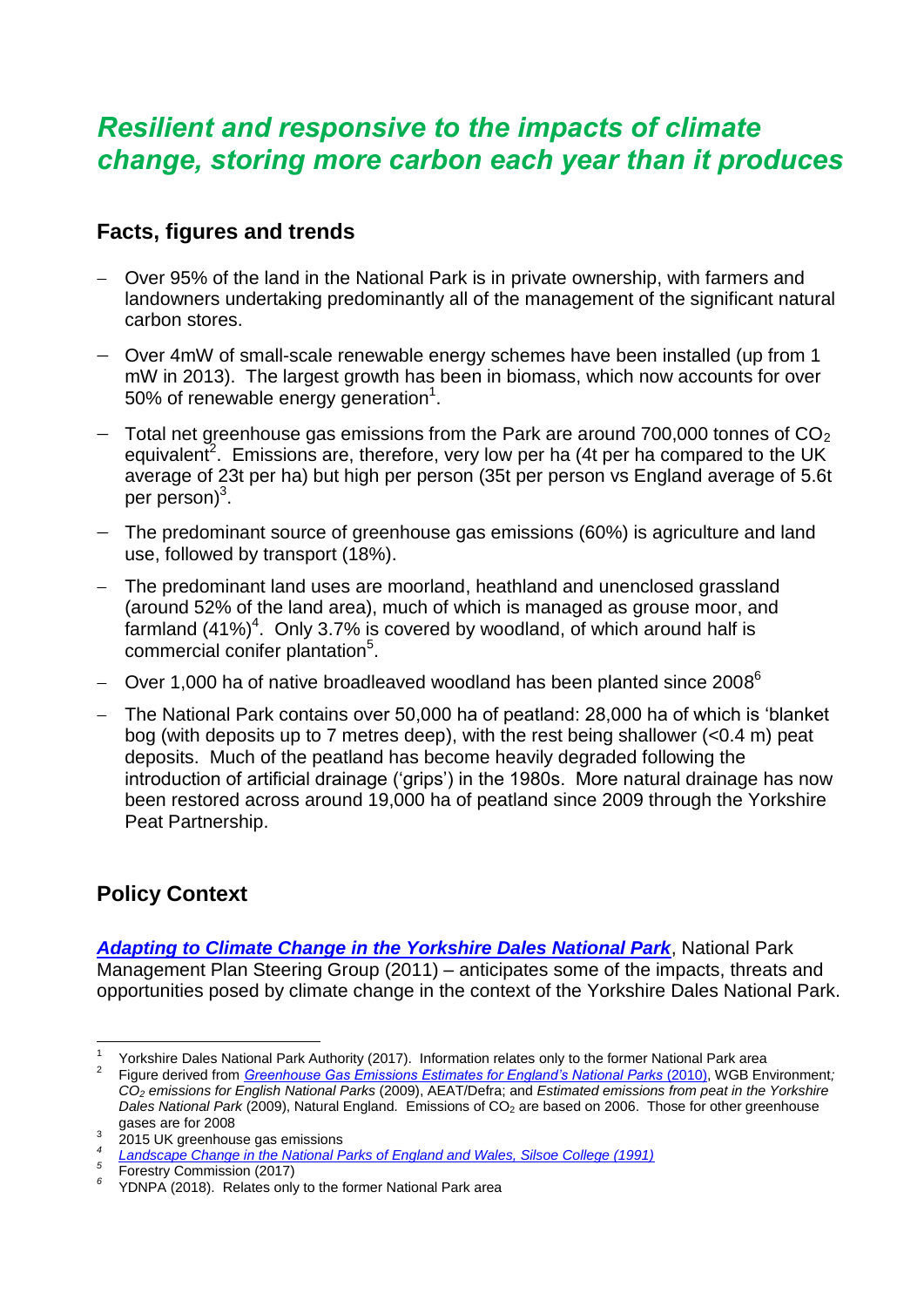Yorkshire Dales Strategic Flood Risk Assessment (2014), NYCC - looked at flood risks from fluvial, surface and ground water sources, including the projected impacts of climate change, and analysed implications for development sites.

*Renewable energy [capacity studies for Cumbria and Yorkshire \(2011\)](https://www.cumbria.gov.uk/eLibrary/Content/Internet/538/755/1599/40890154140.pdf)* together with a *[Landscape Sensitivity Framework \(2012\) for North Yorkshire](https://www.cravendc.gov.uk/media/3038/nyy_landscape_sensitivity_framework_february_2012_final_28-02-12_.pdf)* – assess the potential for renewable energy to be developed in light of technical and environmental constraints. The National Park is generally assessed as only having potential for micro-scale technologies.

## **Issues**

- Producing 'public goods' (such as carbon storage and natural flood management) could become an important element in contributing to the viability of upland farming.
- While the total area of land in some form of environmental agreement has increased dramatically, the area in 'enhanced' conservation management is decreasing (as only around half of farmers in the Environmental Stewardship Higher Level Scheme are getting transferred into the new Countryside Stewardship Scheme).
- There is an increasing awareness of the 'publicl goods' provided by farmers and landowners (carbon storage, flood management, etc.) What can be done to exploit opportunities for Dales' farmers and landowners to gain economic benefit from the range of environmental goods they provide?
- How can farming enterprises be supported to improve their competitiveness and reduce costs in ways that also reduce greenhouse gas emissions (e.g. improving energy efficiency, reducing fertilizer use, taking advantage of renewable energy options)?
- Rivers rising in the Dales were responsible for numerous floods in conurbations outside the National Park in December 2015. What more could be done to incentivise and engage with farmers and landowners to deliver natural flood management measures?
- How can flooding from rivers, surface flows and groundwater levels in the National Park be avoided in future? What avoidance and resilience measures could be developed?
- How can the Park most effectively contribute to the national target to reduce carbon emissions by 80% by 2050:
	- there are still large areas of degraded peatland that should be restored, with huge benefits for carbon storage, and water quality. How can the established Peat Partnerships be resourced to complete initial restoration work across the whole Park? How can farmers and land-managers then be resourced to manage the peat in the long term?
	- what scope is there for better management of non-peat soils?
	- there is scope to incorporate significantly more native woodland into the generally open landscape character of the Park, but how could it be funded?
	- could more be done to promote wider take-up of small-scale renewable energy to improve local resilience?
- What realistic scope is there to reduce journeys by car both to and within the Park?